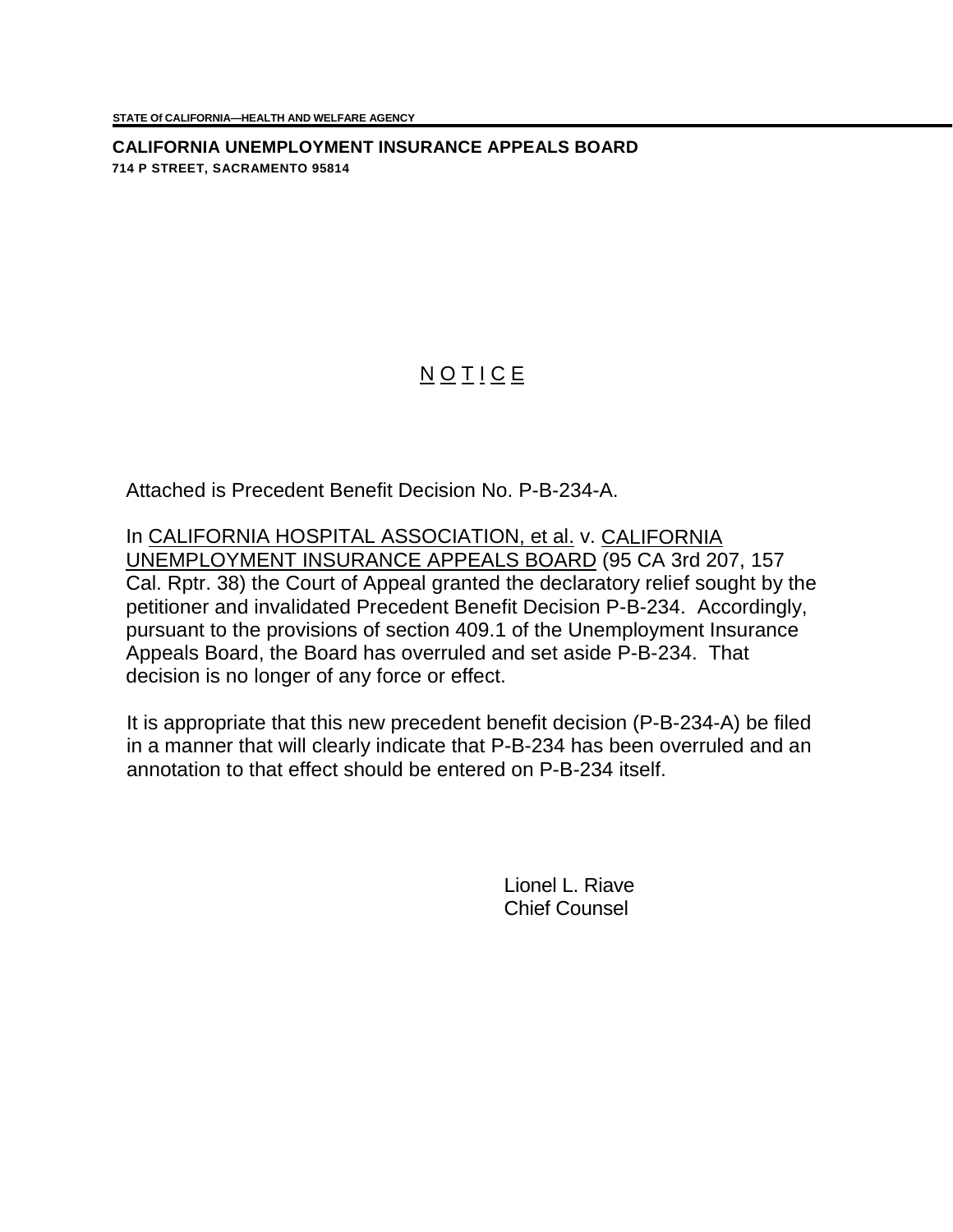## BEFORE THE CALIFORNIA UNEMPLOYMENT INSURANCE APPEALS BOARD

In the Matter of:

HOLLENBECK HOME FOR THE AGED Case No. 75-8576-A (Employer)

LUPE BEARD PRECEDENT (Claimant) BENEFIT DECISION No. P-B-234-A

On February 11, 1976 pursuant to the provisions of section 409 of the Unemployment Insurance Code this Board promulgated and issued Precedent Benefit Decision No. P-B-234 (Case No. 75-8576) dismissing the appeal of the employer who did not maintain a reserve account. The Board predicated its holding on the ground that section 1335 of the code provides for continuing payment of benefits to a claimant if the original determination of the Department and the decision of the Administrative Law Judge are favorable to the claimant. Accordingly, as the employer did not maintain a reserve account, no relief could be afforded and any decision on the merits would be advisory only.

Subsequently, an action for declaratory relief was filed in the Superior Court of the State of California in and for the County of Los Angeles, Case No. C 191064, requesting the court to invalidate Precedent Decision No. P-B-234.

After a hearing before the court the Honorable Charles H. Phillips, Judge of the Superior Court, granted summary judgment declaring P-B-234 invalid.